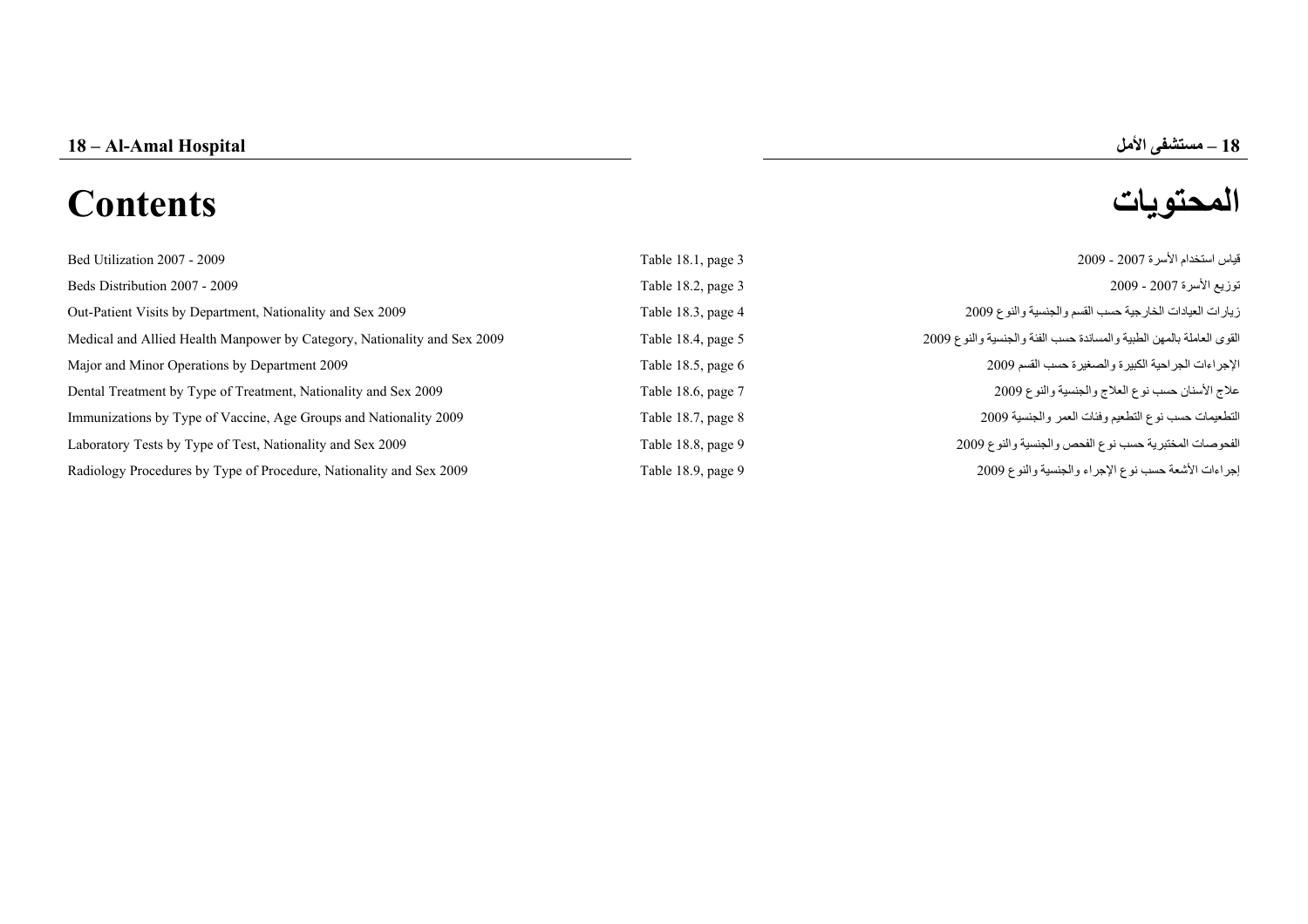# **جدول 18.1 Table قياس استخدام الأسرة 2007 - 2009 Bed Utilization 2007 - 2009**

<span id="page-1-0"></span>

| <b>Description</b>      | 2009      | 2008      | 2007  | البيان                  |
|-------------------------|-----------|-----------|-------|-------------------------|
| Total admissions        | 395       | 299       | 12    | إجمالي الدخول           |
| Total discharges        | 395       | 299       | 12    | إجمالي الخروج           |
| Number of beds          | 20        | 20        | 20    | عدد الأسر ة             |
| Bed days available      | 7,300     | 7,320     | 3,680 | أيام الأسرة             |
| Patient days-overnight  | <b>NA</b> | <b>NA</b> | 20    | أيام المرضي             |
| Patients days $<$ 1 day | 2,600     | 299       | 53    | أيام المرضىي أقل من يوم |
| Total patients days     | 2,600     | 299       | 73    | جملة أيام المرضى        |
| Bed occupancy rate      | 35.6      | 4.1       | 2.0   | معدل أشغال السرير       |
| Turnover rate           | 19.8      | 15.0      | 0.6   | معدل دو ر ان السر بر    |
| Turnover interval       | 11.9      | 23.5      | 300.6 | فترة فراغ السرير        |
| Average daily admission | 1.1       | 0.8       | 0.1   | متوسط الدخول اليومي     |
| Average daily discharge | 1.1       | 0.8       | 0.1   | متوسط الخروج اليومي     |
| Average length of stay  | 6.6       | 1.0       | 6.1   | منّه سط مدة الأقامة     |

### **توزيع الأسرة 2007 - 2009 Beds Distribution 2007 - 2009جدول 18.2 Table**

| <b>Service</b>                      | 2009    | 2008 | 2007 | الخدمة                                  |
|-------------------------------------|---------|------|------|-----------------------------------------|
| Private Ward<br>Intensive Care Unit | 18<br>2 | 18   | 18   | الجناح الخاص<br>وحدة العناية القصوي     |
| Total                               | 20      | 20   | 20   | الجملة                                  |
| Special Care Baby Unit / Nursery    | ົ       |      |      | وحدة العناية الخاصة بالمواليد / الحضانة |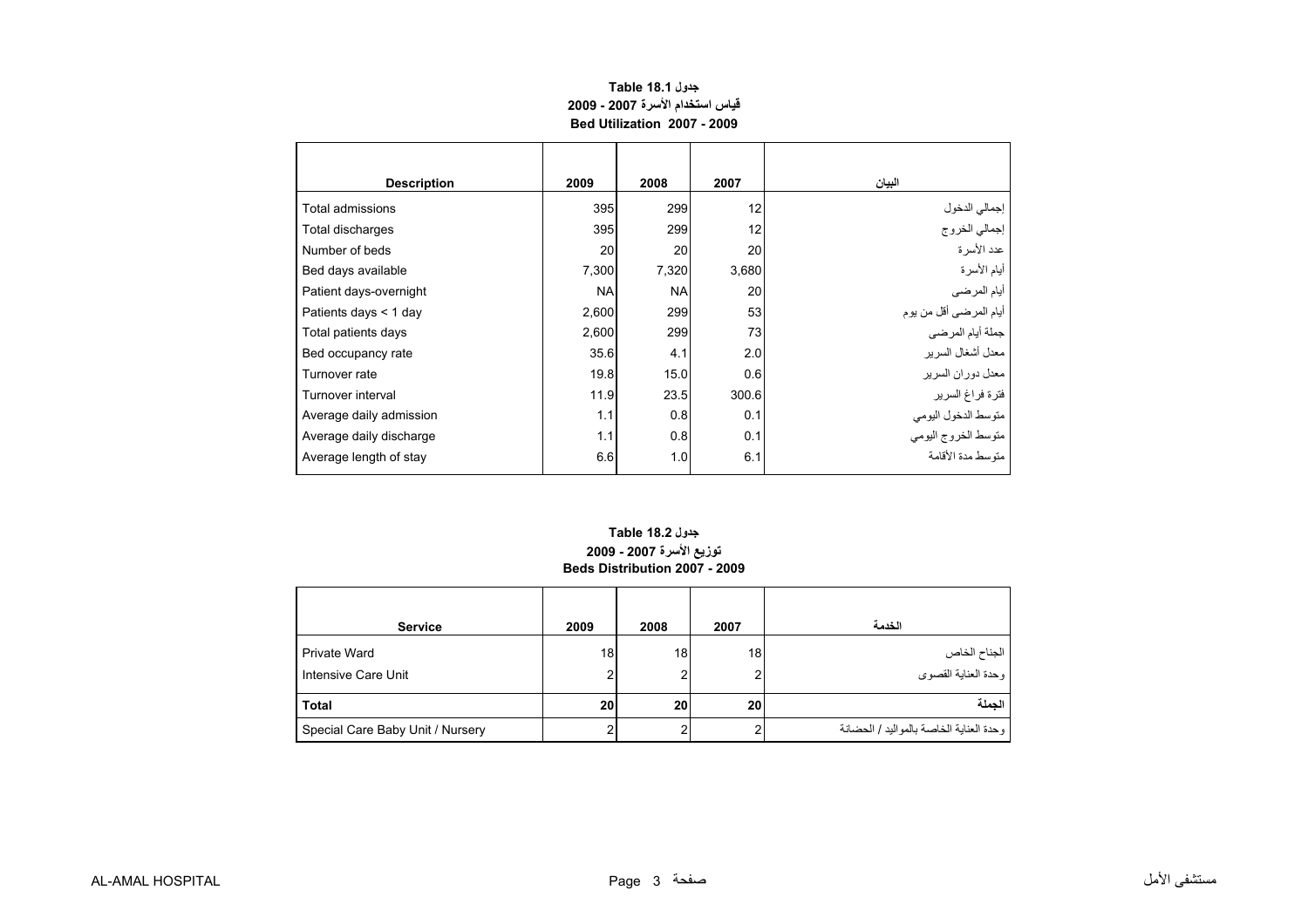<span id="page-2-0"></span>

|                         | <b>Total</b> |        | الجملة         | Non-Bahraini |        | غير بحريني  | <b>Bahraini</b> |        | بحريني      |                       |
|-------------------------|--------------|--------|----------------|--------------|--------|-------------|-----------------|--------|-------------|-----------------------|
|                         |              |        |                |              |        |             |                 |        |             |                       |
|                         | الجملة       | أننى   | ذكر            | الجملة       | أننشى  | ذكر         | الجملة          | أننى   | ذكر         |                       |
| <b>Department</b>       | Total        | Female | <b>Male</b>    | Total        | Female | <b>Male</b> | Total           | Female | <b>Male</b> | القسم                 |
| General Practice *      | 37,545       | 17,267 | 20,278         | 9,388        | 2,255  | 7,133       | 28,157          | 14,982 | 13,175      | الطب العام *          |
| Dental                  | 9,415        | 4,100  | 5,315          | 1,848        | 614    | 1,234       | 7,567           | 4,086  | 3,481       | الأسنان               |
| Medical                 | 7,252        | 2,818  | 4,434          | 3,612        | 466    | 3,146       | 3,640           | 2,352  | 1,288       | الأمراض الباطنية      |
| Obstetrics & Gynecology | 4,720        | 4,720  | <b>NA</b>      | 795          | 795    | <b>NAI</b>  | 3,925           | 3,925  | <b>NA</b>   | أمراض النساء والولادة |
| Paediatrics             | 14,308       | 6,690  | 7,618          | 1,383        | 476    | 907         | 12,925          | 6,214  | 6,711       | أمراض الأطفال         |
| Surgical                | 1,875        | 1,457  | 418            | 780          | 780    |             | 1,095           | 677    | 418         | الجر احة              |
| Orthopedics             | 6            |        | $\overline{2}$ |              |        |             | 5               | 3      | 2           | العظام والكسور        |
| Ear, Nose & Throat      | 4,271        | 2,159  | 2,112          | 1,023        | 269    | 754         | 3,248           | 1,890  | 1,358       | أنف وأذن وحنجرة       |
| Ophthalmology           | 760          | 381    | 379            | 271          | 113    | 158         | 489             | 268    | 221         | العيون                |
| <b>Total</b>            | 80,152       | 39,596 | 40,556         | 19,101       | 5,769  | 13,332      | 61,051          | 34,397 | 26,654      | الجملة                |

#### **جدول 18.3 Table زيارات العيادات الخارجية حسب القسم والجنسية والنوع <sup>2009</sup> Out-Patient Visits by Department, Nationality and Sex 2009**

\* يشمل عيادة الحوادث والطوارئ . .clinic Emergency & Accident including\*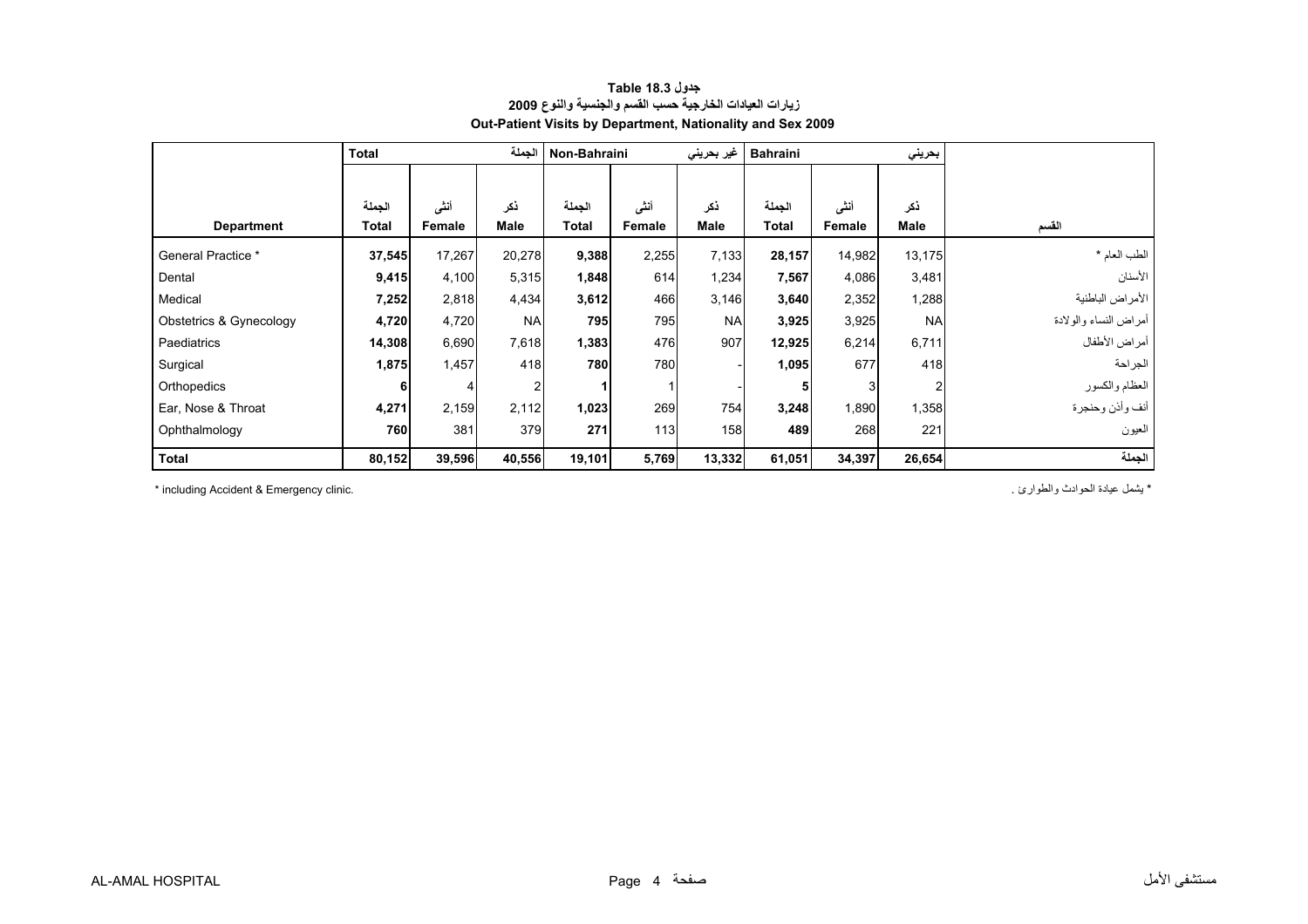#### **جدول 18.4 Table القوى العاملة بالمهن الطبية والمساندة حسب الفئة <sup>و</sup> الجنسية <sup>و</sup> النوع <sup>2009</sup> Medical and Allied Health Manpower by Category, Nationality and Sex 2009**

<span id="page-3-0"></span>

|                                                         | <b>Total</b> |        | الحملة | Non-Bahraini |        | غير بحريني | <b>Bahraini</b> |        | بحريني      |                             |
|---------------------------------------------------------|--------------|--------|--------|--------------|--------|------------|-----------------|--------|-------------|-----------------------------|
|                                                         |              |        |        |              |        |            |                 |        |             |                             |
|                                                         | الجملة       | أنشى   | ذكر    | الجملة       | أننسى  | ذكر        | الجملة          | أنشى   | ذكر         |                             |
| Category                                                | <b>Total</b> | Female | Male   | <b>Total</b> | Female | Male       | <b>Total</b>    | Female | <b>Male</b> | الفئة                       |
| Physicians                                              | 23           |        | 16     | 17           | 6      | 11         |                 |        |             | الأطباء                     |
| Dentists                                                |              |        |        |              |        |            |                 |        |             | أطباء الأسنان               |
| Pharmacists & Technicians                               |              |        |        |              |        |            |                 |        |             | الصيادلة وفنيو صيدلة        |
| Nurses*                                                 | 25           | 25     |        | 25           | 25     |            |                 |        |             | الممر ضات *                 |
| Dental Hygienists & Technicians                         |              |        |        |              |        |            |                 |        |             | فنيو صحة الفم والأسنان      |
| Laboratory Technologists & Technicians                  |              | 61     |        |              |        |            |                 |        |             | محللو وفنيو مختبر           |
| Radiographers & Technicians                             |              |        |        |              |        |            |                 |        |             | مصورو وفنيو أشعة            |
| Physiotherapists, Occupational Therapists & Technicians |              |        |        |              |        |            |                 |        |             | فنيو علاج طبيعي وتأهيل مهني |

\* العدد لا يشمل الممرضين العمليين والفئات الأقل .<br>\* Nurses excluding practical nurses and other grades below staff nurse .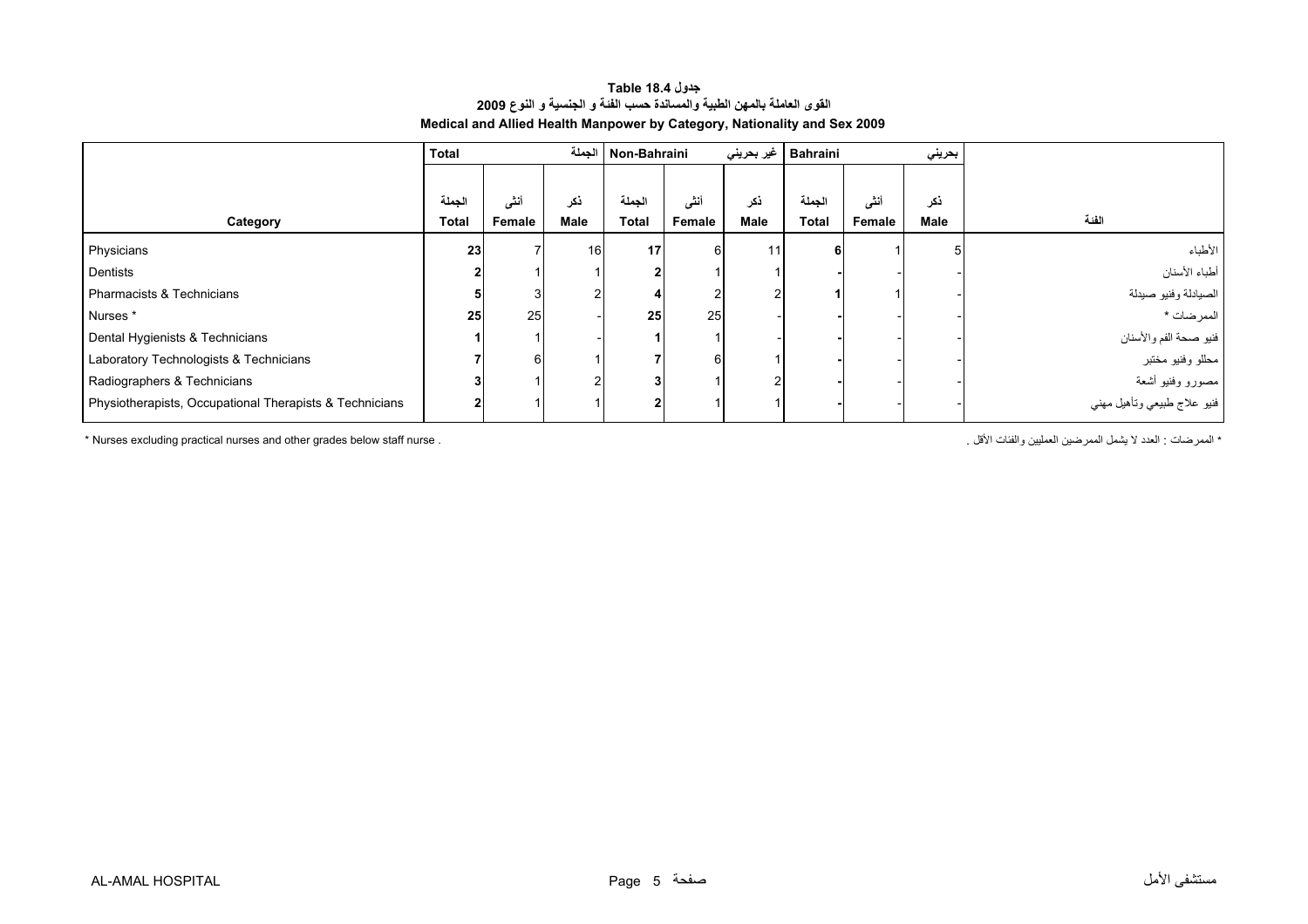<span id="page-4-0"></span>

|                         | <b>Procedure Type</b>  |                | نوع الإجراء    |                 |
|-------------------------|------------------------|----------------|----------------|-----------------|
| <b>Department</b>       | الجملة<br><b>Total</b> | صغيرة<br>Minor | كبيرة<br>Major | القسم           |
| <b>General Surgery</b>  | 1,515                  | 1,493          | 22             | الجر احة العامة |
| Paediatrics             | 11,389                 | 11,389         |                | أمراض الأطفال   |
| Ear, Nose & Throat      | 2,110                  | 2,085          | 25             | أنف وأذن وحنجرة |
| Opthalmology            | 218                    | 218            |                | أمراض العيون    |
| Gynecology              | 2,558                  | 2,558          |                | أمراض النساء    |
| Dental                  | 8,707                  | 8,707          |                | الأسنان         |
| <b>General Medicine</b> | 4,180                  | 4,180          |                | طب عام          |
| <b>Total</b>            | 30,677                 | 30,630         | 47             | الحملة          |

# **جدول 18.5 Table الإجراءات الجراحية الكبيرة <sup>و</sup> الصغيرة حسب القسم <sup>2009</sup> Major and Minor Operations by Department 2009**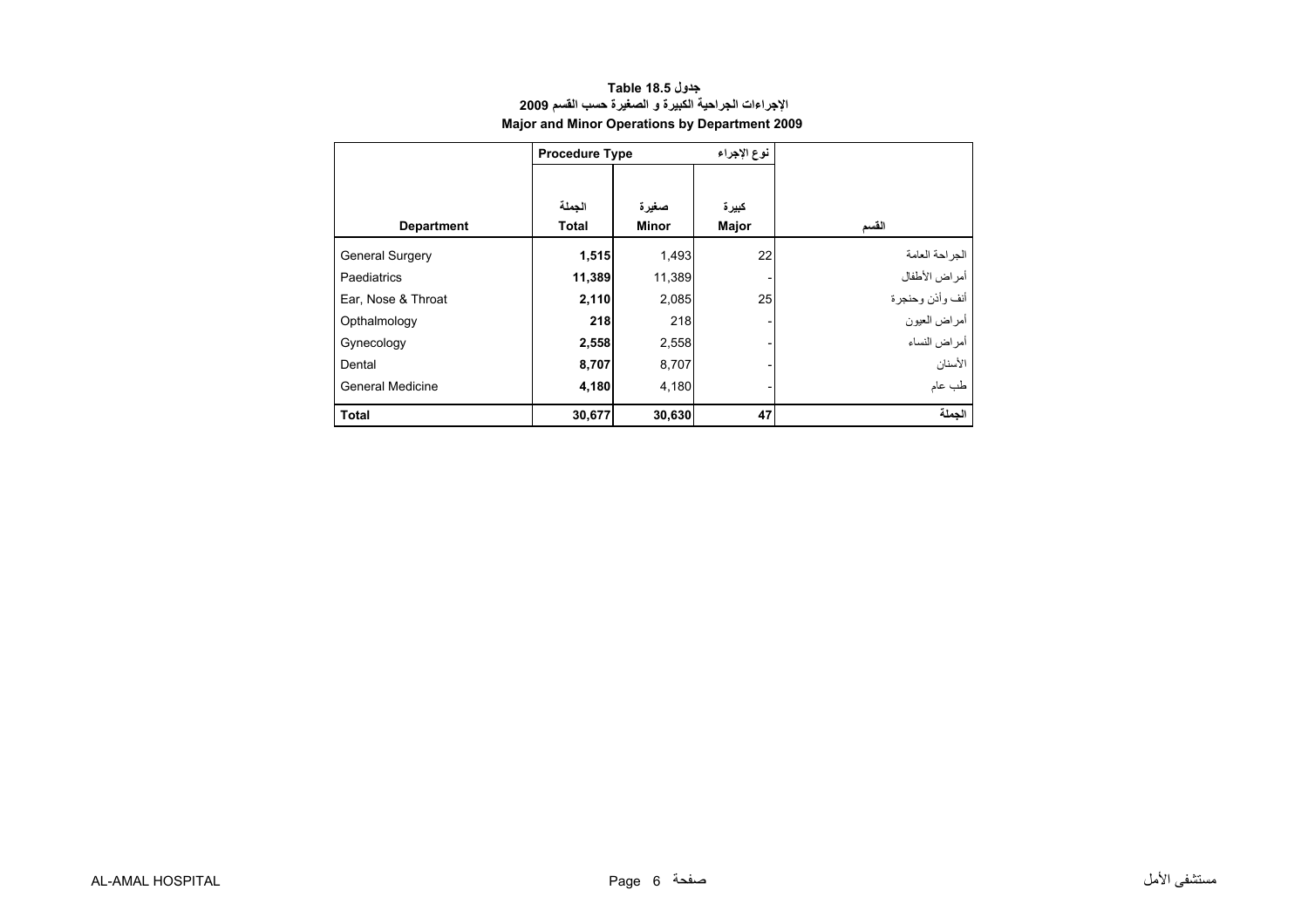<span id="page-5-0"></span>

|                             | <b>Total</b> |        | الجملة      | Non-Bahraini    |                | غیر بحرینی  | <b>Bahraini</b> |        | بحريني      |               |
|-----------------------------|--------------|--------|-------------|-----------------|----------------|-------------|-----------------|--------|-------------|---------------|
|                             |              |        |             |                 |                |             |                 |        |             |               |
|                             | الجملة       | أننى   | ذكر         | الجملة          | أنشى           | ذكر         | الجملة          | أنشى   | ذكر         |               |
| <b>Type of Treatment</b>    | <b>Total</b> | Female | <b>Male</b> | <b>Total</b>    | Female         | <b>Male</b> | <b>Total</b>    | Female | <b>Male</b> | نوع العلاج    |
| General treatment           | 3,254        | 1,550  | 1,704       | 471             | 97             | 374         | 2,783           | 1,453  | 1,330       | العلاج العام  |
| Extraction                  | 1,372        | 634    | 738         | 215             | 39             | 176         | 1,157           | 595    | 562         | قلع الأسنان   |
| <b>Root Canal Treatment</b> | 1,722        | 924    | 798         | 328             | 135            | 193         | 1,394           | 789    | 605         | علاج جذر اللب |
| Filling                     | 1,229        | 529    | 700         | 306             | 173            | 133         | 923             | 356    | 567         | حشو الأسنان   |
| Bleaching                   | 51           | 3      | 2           |                 |                |             | 4               |        |             | تبييض الأسنان |
| Denture                     | 70           | 11     | 59          | 14 <sub>1</sub> | 3 <sub>l</sub> | 11          | 56              | 8      | 48          | تركيب الأسنان |
| Scaling                     | 1,055        | 632    | 423         | 212             | 54             | 158         | 843             | 578    | 265         | تقليح الأسنان |
| <b>Total</b>                | 8,707        | 4,283  | 4,424       | 1,547           | 501            | 1,046       | 7,160           | 3,782  | 3,378       | الجملة        |

# **جدول 18.6 Table علاج الأسنان حسب نوع العلاج <sup>و</sup> الجنسية <sup>و</sup> النوع <sup>2009</sup> Dental Treatment by Type of Treatment, Nationality and Sex 2009**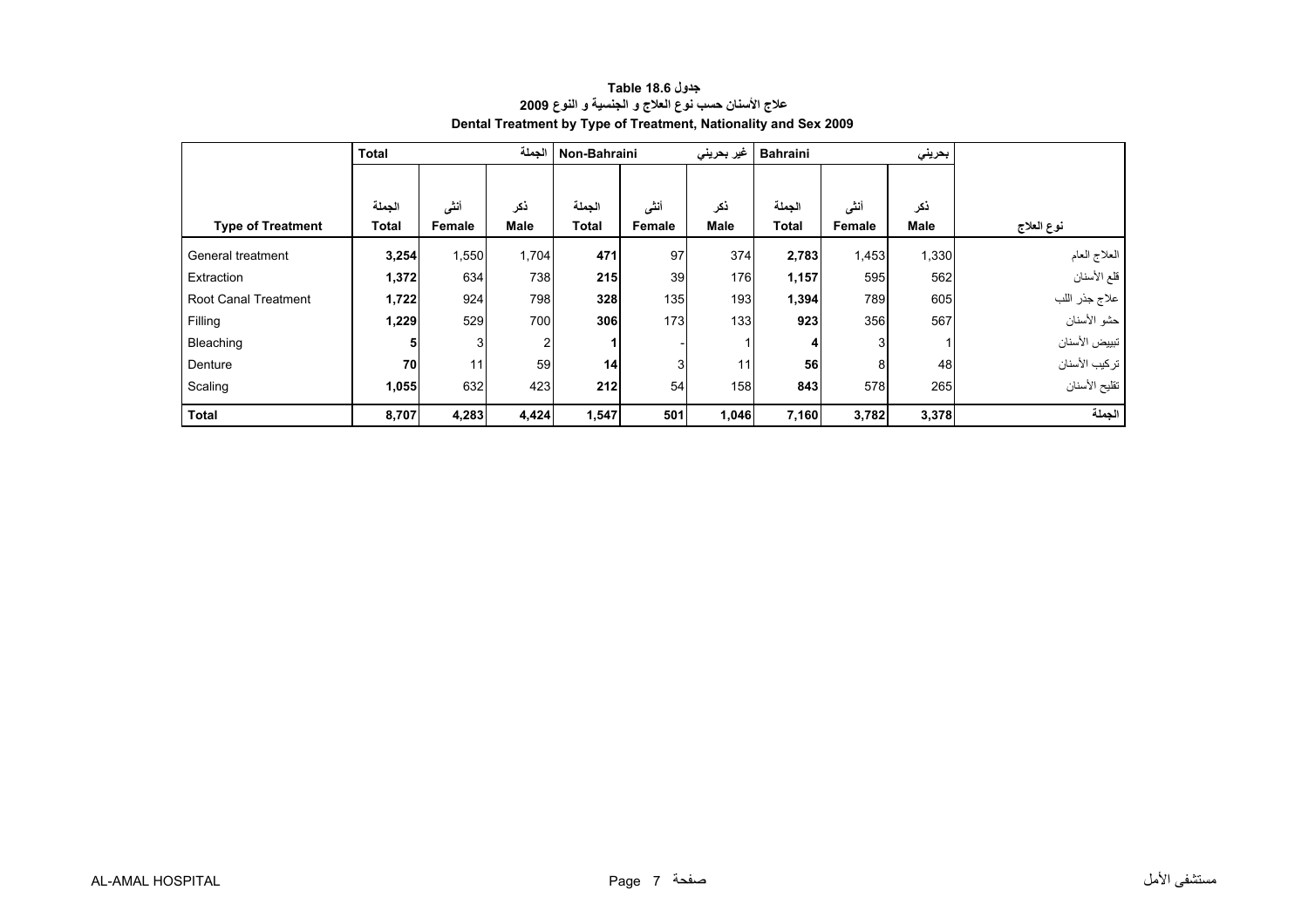<span id="page-6-0"></span>

|              | الجملة          |                 |                         | من سنتين الى خمس سنوات |                   |              | من سنة الى سنتين |                   |              | أقل من سنة   |                   |                            |                                      |
|--------------|-----------------|-----------------|-------------------------|------------------------|-------------------|--------------|------------------|-------------------|--------------|--------------|-------------------|----------------------------|--------------------------------------|
|              | <b>Total</b>    |                 |                         | $2 - 5$ years          |                   |              | $1 - 2$ years    |                   |              | Below 1 year |                   |                            |                                      |
|              |                 |                 |                         |                        |                   |              |                  |                   |              |              |                   |                            |                                      |
| الجملة       | غير بحريني      | بحريني          | الجملة                  | غير بحريني             | بحريني            | الجملة       | غير بحريني       | بحريني            | الجملة       | غير بحريني   | بحريني            |                            | نوع التطعيم                          |
|              | Non-            |                 |                         | Non-                   |                   |              | Non-             |                   |              | Non-         |                   |                            | Type of vaccine                      |
| <b>Total</b> | <b>Bahraini</b> | Bahraini        | <b>Total</b>            |                        | Bahraini Bahraini | <b>Total</b> |                  | Bahraini Bahraini | <b>Total</b> |              | Bahraini Bahraini |                            |                                      |
|              |                 |                 |                         |                        |                   |              |                  |                   |              |              |                   | <b>Hepatitis B/DPT/HIB</b> | التهاب الكبد الوبائي (ب) /           |
|              |                 |                 |                         |                        |                   |              |                  |                   |              |              |                   |                            | التطعيم الثلاثي/هيموفلز انفلونزا (ب) |
|              | 7               |                 | 5                       | 5                      |                   | 2            | $\overline{2}$   |                   |              |              |                   | Dose 1                     | جرعة أولىي                           |
|              | 3               |                 | $\mathbf{2}$            |                        |                   |              |                  |                   |              |              |                   | Dose 2                     | جرعة ثانية                           |
|              |                 |                 |                         |                        |                   |              |                  |                   |              |              |                   | Dose 3                     | جرعة ثالثة                           |
|              |                 |                 |                         |                        |                   |              |                  |                   |              |              |                   |                            |                                      |
|              |                 |                 |                         |                        |                   |              |                  |                   |              |              |                   | Booster 1 dose             | جرعة منشطة أولي                      |
|              |                 |                 |                         |                        |                   |              |                  |                   |              |              |                   | Booster 2 dose             | جرعة منشطة ثانية                     |
|              |                 |                 |                         |                        |                   |              |                  |                   |              |              |                   | <b>Poliomyelitis</b>       | شلل الأطفال                          |
|              |                 |                 |                         |                        |                   |              |                  |                   |              |              |                   | Dose 1                     | جرعة أولىي                           |
|              | $\overline{2}$  |                 |                         |                        |                   |              |                  |                   |              |              |                   | Dose 2                     | جرعة ثانية                           |
|              |                 |                 |                         |                        |                   |              |                  |                   |              |              |                   | Dose 3                     | جرعة ثالثة                           |
|              |                 |                 |                         |                        |                   |              |                  |                   |              |              |                   | Booster 1 dose             | جرعة منشطة أولي                      |
|              |                 |                 |                         |                        |                   |              |                  |                   |              |              |                   | Booster 2 dose             | جرعة منشطة ثانية                     |
|              |                 |                 |                         |                        |                   |              |                  |                   |              |              |                   |                            |                                      |
|              |                 |                 |                         |                        |                   |              |                  |                   |              |              |                   | Mumps, Measles, Rubella    | الحصبة والحصبة الألمانية وأبو كعب    |
| 15           | 10              | $5\overline{)}$ | 10                      |                        | 3                 | 5            | 3 <sup>1</sup>   | $\overline{2}$    |              |              |                   | Dose 1                     | جرعة أولىي                           |
|              | $\mathbf{3}$    | $\overline{2}$  | $\overline{\mathbf{2}}$ |                        |                   | 3            | $\overline{2}$   |                   | <b>NA</b>    | <b>NA</b>    | <b>NA</b>         | Dose 2                     | جرعة ثانية                           |

# **جدول 18.7 Table التطعيمات حسب نوع التطعيم وفئات العمر والجنسية <sup>2009</sup> Immunization by Type of Vaccine, Age Groups and Nationality 2009**